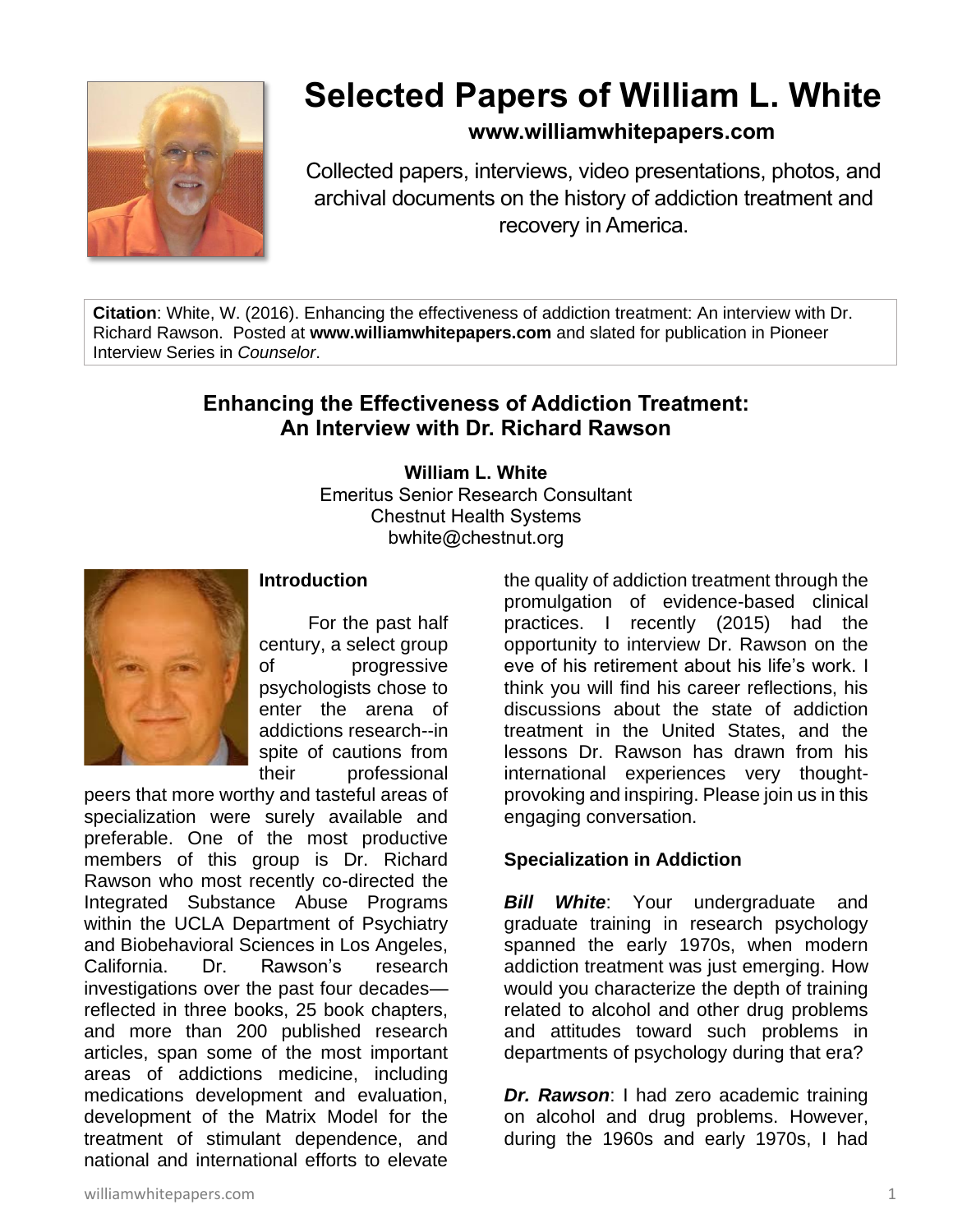considerable personal experience with drugs and alcohol.

*Bill White*: You became involved in the study of addiction at a time when few psychologists were specializing in this area. How did you come to develop this central focus of your career?

*Dr. Rawson*: In 1974 there were a large number of research psychologists graduating with PhDs, but there were limited employment opportunities. Before being offered my first job at UCLA, I had no particular intention to do work in the field of addiction. My "career choice" was based on the fact that I was recently married, had a baby daughter, and I needed a job. I liked the idea of living in Southern California, and the study of drug addiction seemed to be at a very early stage of development.

*Bill White*: What was the response from your professional peers to your decision to specialize in addiction studies?

*Dr. Rawson*: People believed it was too bad that I had to go into such a distasteful career, where the subjects being studied were mostly criminals and disreputable people. I think people believed I had potential for a good career in respectable research, but that it was being wasted in such a low priority topic.

*Bill White*: You have been affiliated with UCLA throughout a long and productive career. How has your role at UCLA evolved over these years?

*Dr. Rawson*: My career was somewhat usual for an academic researcher. After 5 years at UCLA and at New York Medical College studying naltrexone and behavior therapy for heroin addiction, research funding for drug addiction became scarce in the late Carter White House years and the entire Reagan administration years. Consequently, I left UCLA and moved to directly providing community treatment services for drug and alcohol disorders, so that I could learn more about the treatment

of addiction and try to continue my research on medications and outpatient behavioral treatments for addiction. By this point, I was "hooked" on working in the field of addiction. I had spent enough time with people who were struggling with addiction to realize that many of these people truly wanted to stop their drug use and improve their lives, but for some reason, most were unable to successfully stop their drug use and avoid relapse. This was a puzzle to me, and I was really interested in better understanding this behavior.

After about 15 years of working in the community, I reentered UCLA in the mid 1990s. I had some National Institute on Drug Abuse (NIDA) research grants that I brought to UCLA, and together with Walter Ling and Doug Anglin, we established the Integrated Substance Abuse Programs (ISAP) as a large addiction research group within the Department of Psychiatry. We were located off campus, and we essentially operated as an independent group with little involvement with any other part of the Department of Psychiatry or any other group in the UCLA Medical School. We were the "drug addiction guys," and while we were very involved with NIDA and increasingly with treatment system development in California, we had almost no role at UCLA. Over the 20 years I have been at UCLA, this has changed, only slightly and only recently. As the Affordable Care Act has required large health systems to address the problem of substance use disorders (SUDs), UCLA Health has begun to seek input from ISAP faculty to assist with how SUD services can be added to the health system. In addition, efforts are now underway to better integrate the topic of SUDs into other aspects of medical and psychiatric research at UCLA. This is a very positive change, and I believe this will result in the topic of SUDs being better integrated into the research and service efforts at UCLA.

*Bill White:* Who were some of the important influences during the early years of your career?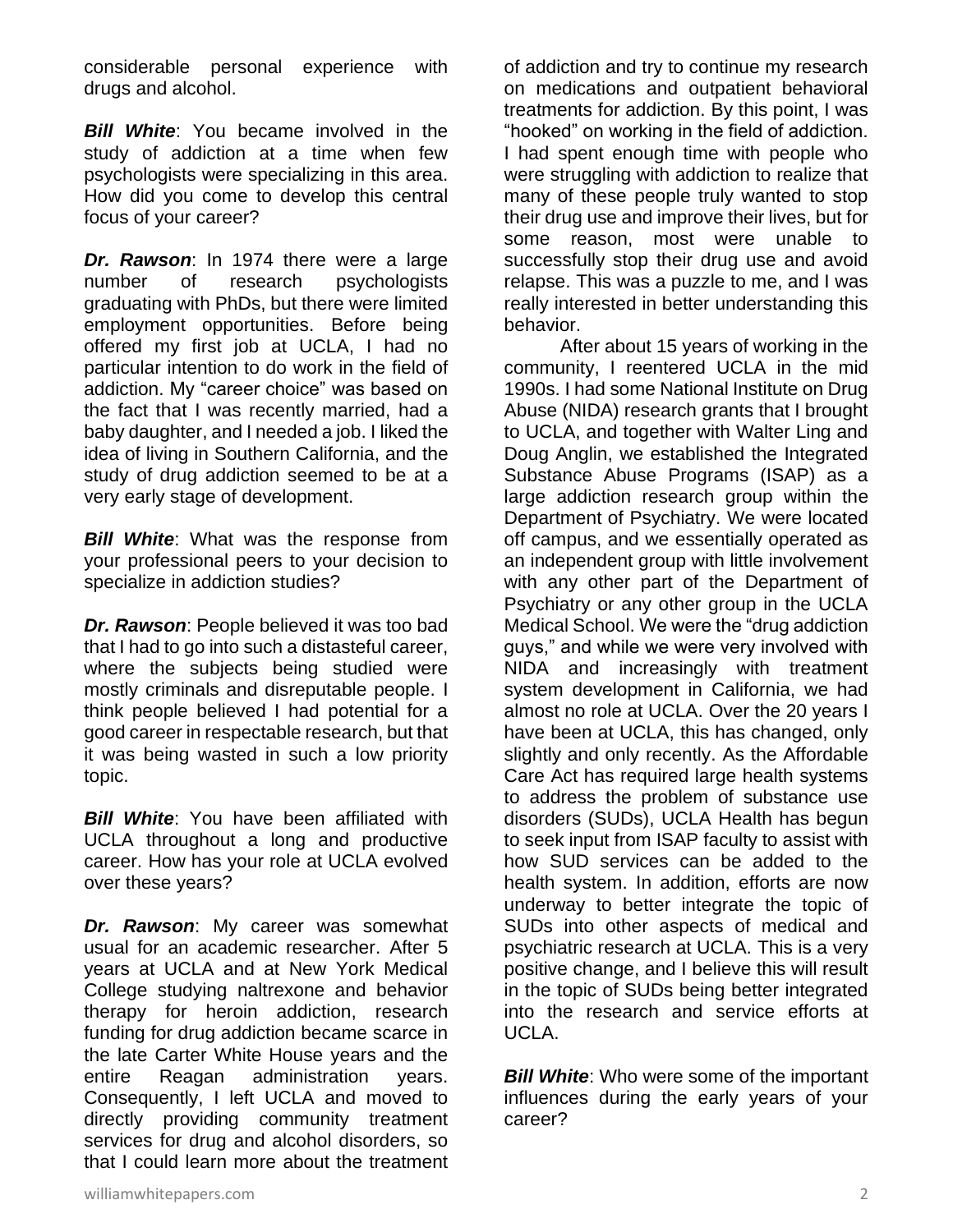*Dr. Rawson*: The people who shaped my thinking about addiction and its treatment were Abraham Wikler, Avram Goldstein, Chuck O'Brien, Herb Kleber, Beny Primm, and Walter Ling (my good friend and colleague). From these folks, I grew to understand that addiction involved changes in the brain that occurred as a result of drug use. Pavlovian conditioning processes created the powerful process of drug craving, Skinnerian conditioning processes shaped and reinforced drug seeking, acquisition, and consumption, and the brain and its neurotransmitters are altered over the course of addiction. In fact, addiction is a brain disease.

During my relatively brief stay at the New York Medical College (NYMC) in the late 1970s, I worked with Richard Resnick, Arnold Washton, and an extraordinary clinical research group. From this experience, I learned that the nature of my interactions with the subjects/patients could greatly influence the benefits they received from our "therapies" and medications. From watching Richard Resnick and the NYMC team interact with long-time, criminally involved heroin addicts, I learned that the ability to express empathy, accept the humanity of the individuals, and positively reinforce behavior changes toward recovery were powerful tools in helping promote behavioral change. Change often happens slowly with missteps along the way, but as long as the individual keeps trying, they deserve to receive assistance. I found this approach, which was in sharp contrast to the confrontational, sarcastic, and frequently punitive standard approach at the time, was a wonderful and effective positive alternative. Of course, within less than a decade, Bill Miller and Steven Rollnick, beautifully articulated a similar perspective with much greater nuance, and they revolutionized and humanized addiction treatment with Motivational Interviewing.

It would be a serious omission to fail to mention a number of my contemporaries who had a considerable impact on me and how I thought about addiction. Maxine Stitzer, Kathleen Carroll, and Tom McLellan have all been big influences on me. Tom, in particular, has been an inspiration to me by challenging us to bring science into the treatment setting and create treatment services that improve outcomes and provide better care. Michael McCann and Al Hasson (my friends and 40-year colleagues) have contributed to all of the work I have done in all of the settings.

#### **Medication-Assisted Addiction Treatment**

**Bill White:** You have spent a good portion of your career conducting studies on medications used in the treatment of opioid- , alcohol-, and stimulant-use disorders. What conclusions have you drawn about the potential role of medication in recovery initiation and recovery maintenance?

*Dr. Rawson*: The first addiction research project I worked on in 1974 was among the first NIDA grants awarded. It was an outpatient trial of naltrexone and behavioral therapy for opiate dependence. We found in that trial and many others since that although naltrexone worked well pharmacologically, it was difficult to induct individuals onto the medication, and retention in treatment was poor (i.e., many dropped out of treatment very quickly). During the past 40 years, the use of naltrexone as a treatment for opioid dependence has been limited, certainly in comparison to buprenorphine and methadone. The extended-release version of naltrexone does help with the retention problem to some degree, but still it appears that opiate-dependent individuals generally don't like having their mu opioid receptors blocked. They prefer agonists and partial agonists. So while we experts may think that a long-acting narcotic antagonist is a wonderful treatment, the bottom line is that each patient should choose the kind of treatment they want. For some individuals, under some circumstances, naltrexone is a useful treatment option.

The use of medication for alcohol use disorders appears to be expanding as new medications are developed and approved for use. Certainly, medications for the treatment of alcohol withdrawal (primarily the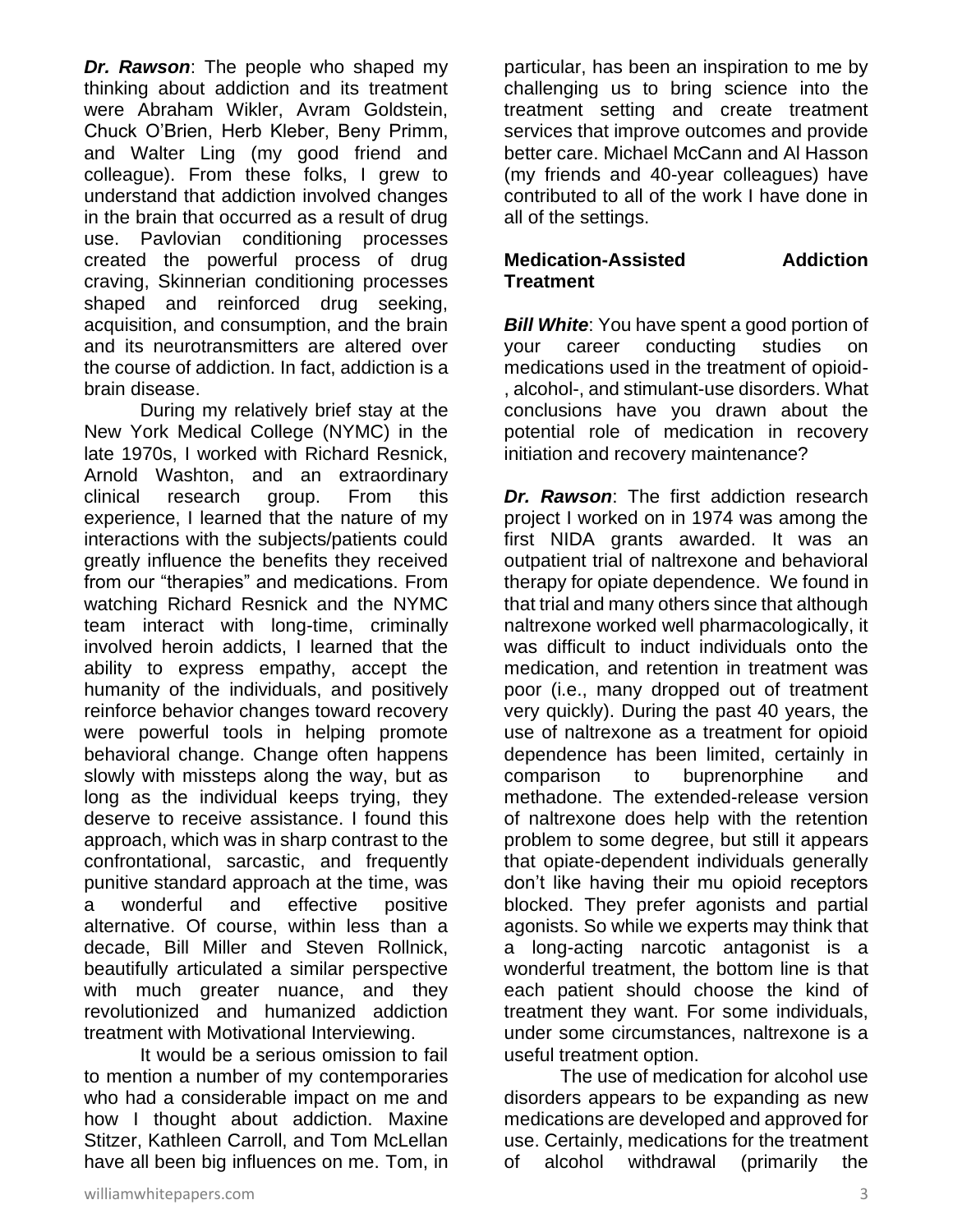benzodiazepines) are well accepted lifesaving tools. It seems to me that unlike buprenophine and methadone for opioid dependence, which produce very robust reductions in opiate use, with or without behavioral treatments, the medications for promoting abstinence and reducing relapse to alcohol use produce more modest effects. It appears that for many people, the medications that are being used (disulfiram, naltrexone, acamprosate, nalmafene) are useful for promoting abstinence for brief periods (disulfiram) or are useful in reducing the amount of alcohol use. Surely these are important benefits, but we need medications that have broader applicability and produce more robust effects.

Regarding medications for the treatment of stimulant-use disorders, we are still at square one. Despite an extensive program of research supported by NIDA for over 20 years, we don't have any medications that have demonstrated efficacy for the treatment of cocaine or methamphetamine dependence.

*Bill White*: There has been a strong antimedication bias within the history of addiction treatment, and medication-based and abstinence-based treatments have often been portrayed as incompatible. What potential exists in integrating pharmacotherapy with more traditional forms of psychosocial and spiritual support for addiction recovery?

*Dr. Rawson*: The potential for combining medications with other types of treatment is tremendous, and the extent to which this potential is realized is totally in the hands of the organizational leaders and clinicians who work in the existing treatment system. In Los Angeles, we saw a very large effort by public health leaders to promote the use of extended-release naltrexone across the entire publicly funded treatment system. Over a 3-year project, more than 1,500 patients were treated in dozens of treatment programs that previously had refused to prescribe medications. This experience changed the attitudes of many of the clinicians, as well as many patients, who previously were opposed to medication use for treating SUDs. However, in spite of this significant effort, there were a substantial number of organization leaders who refused to participate in this project because, as they said, "We don't believe in medications." However, progress is being made and I expect that organizations that incorporate medications into their treatment plans will flourish in the future, and members of the "We don't believe in medications" club should prepare themselves for their next careers doing something other than SUD treatment.

*Bill White*: There has been a substantial federal investment in studying the neurobiology of addiction and in medications development. What do you see as the promises and limitations of this research on the future of addiction treatment and recovery?

*Dr. Rawson*: Over the past 2 decades, the effort in the areas of neurobiology and medication development has been massive, with NIDA, the National Institute on Alcohol Abuse and Alcoholism (NIAAA), and, to a lesser extent, the National Institute of Mental Health (NIMH) investing many billions of dollars to better understand the brain and to search for and develop new medications for addiction. A good deal of the work I was involved with over this period was in these areas, since our group at UCLA was very involved in the early brain-imaging work designed to understand the effects of cocaine and methamphetamine on the brain, as well as an extensive effort in the medication-development area.

During the 1990s and early 2000s, the NIDA Director, Alan Leshner, spent much of his time, along with his senior staff, including Tim Condon and Frank Vocci, translating the neuroimaging research for non-scientists, with the message that "Addiction is a brain disease." I think this work was transformative. I believe that many in the public and the medical community responded to this translational work with an "Aha! experience." I think NIDA's effective communication of the research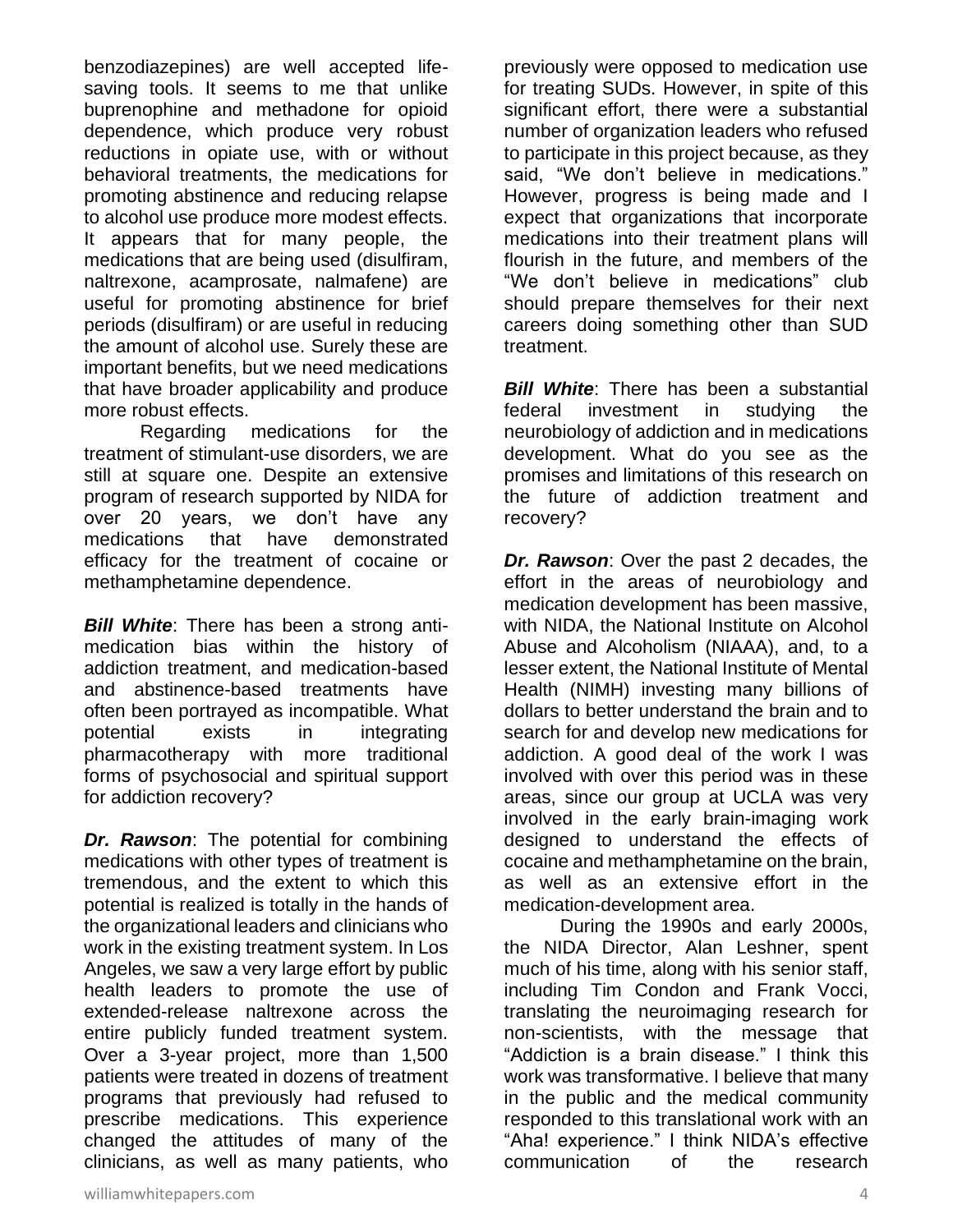demonstrating that drug use/addiction are, in part, determined by the neurobiological effectof drugs and the impact of drugs on the brain transformed the "disease" concept of addiction from a vague, metaphorical idea to an explicitly defined disorder that can be visualized with pictures of the brain. Over the past 20+ years, I have delivered hundreds of lectures on "Addiction as a Brain Disease" to audiences throughout the United States and around the world and, without exception, this message resonates across cultures, religions, and educational levels. The effort to use neurobiological research to explain the disease of addiction has been a tremendously valuable contribution.

Our initial success in changing the fundamental understanding of the nature of addiction created great optimism about our ability to convert this knowledge into research that would quickly lead to new medications (particularly for treating psychostimulant-use disorders). This optimism was augmented by the FDA approval of buprenorphine and its acceptance into our opiate-addiction treatment efforts. What may have been overlooked by many was that the development of buprenorphine as an opiateaddiction treatment agent began in the mid 1970s. Completing the buprenorphine research and approval process (even with the strong support and participation of a major pharmaceutical company) took about 30 years. Because we then had pictures of the brain that showed the impact of stimulants and pointed us to specific brain structures and potential pharmacotherapies, we naively believed it was just a matter of time before we hit a home run and developed a "methadone" for stimulants. I think we underestimated the mysteries of the brain and the fact that addiction is a very complex disorder.

More recent and current efforts have focused on gaining a better fundamental understanding of how the brain works, how addictive disease develops, and what the general neurobiological (and other) processes are that determine addiction and addiction recovery. This approach involves taking a longer road, and while there is still a search for the "magic pill" or vaccine to treat or prevent addiction, the work now being conducted involves building a foundation of knowledge, including genetics, to guide future treatment-development efforts. This work necessarily requires time and funding, and so the creation of new treatments has been much slower than desired.

#### **Cocaine, Methamphetamine, and the Matrix Model**

*Bill White*: You have been a leader in the development of specialized treatments for stimulant use disorders. How did you come to this role?

*Dr. Rawson*: After 10 years of conducting research and providing treatment for opiate users in the clinics where I was working, Jeanne Obert, Michael McCann, and I started seeing people come into the clinics seeking treatment for cocaine-related problems in the early 1980s. We had no idea why they were seeking treatment. At the time, the accepted knowledge was that stimulants, specifically cocaine, were not addictive. We literally asked these treatment seekers: "Why do you think you need treatment?" and "Why don't you just stop using cocaine?"

What we were repeatedly told by these individuals were statements such as the following: "I can stop using cocaine, no problem, but I keep going back to it." "I don't have trouble stopping for days/weeks, but I always end up going back to cocaine." "I try to use in a controlled way, but once I start, I lose control." "I am spending all my money; I am jeopardizing my job and my family. I must be crazy, self-destructive, or morally deficient." "I can't understand my own behavior."

This was different than what we had seen with opiate users, whose main concern was on avoiding withdrawal symptoms when they stopped using. We began to see more and more of these cocaine (and subsequently methamphetamine) users. Because we had very little information to go on to create treatment plans, we had all of the individuals who wanted to enter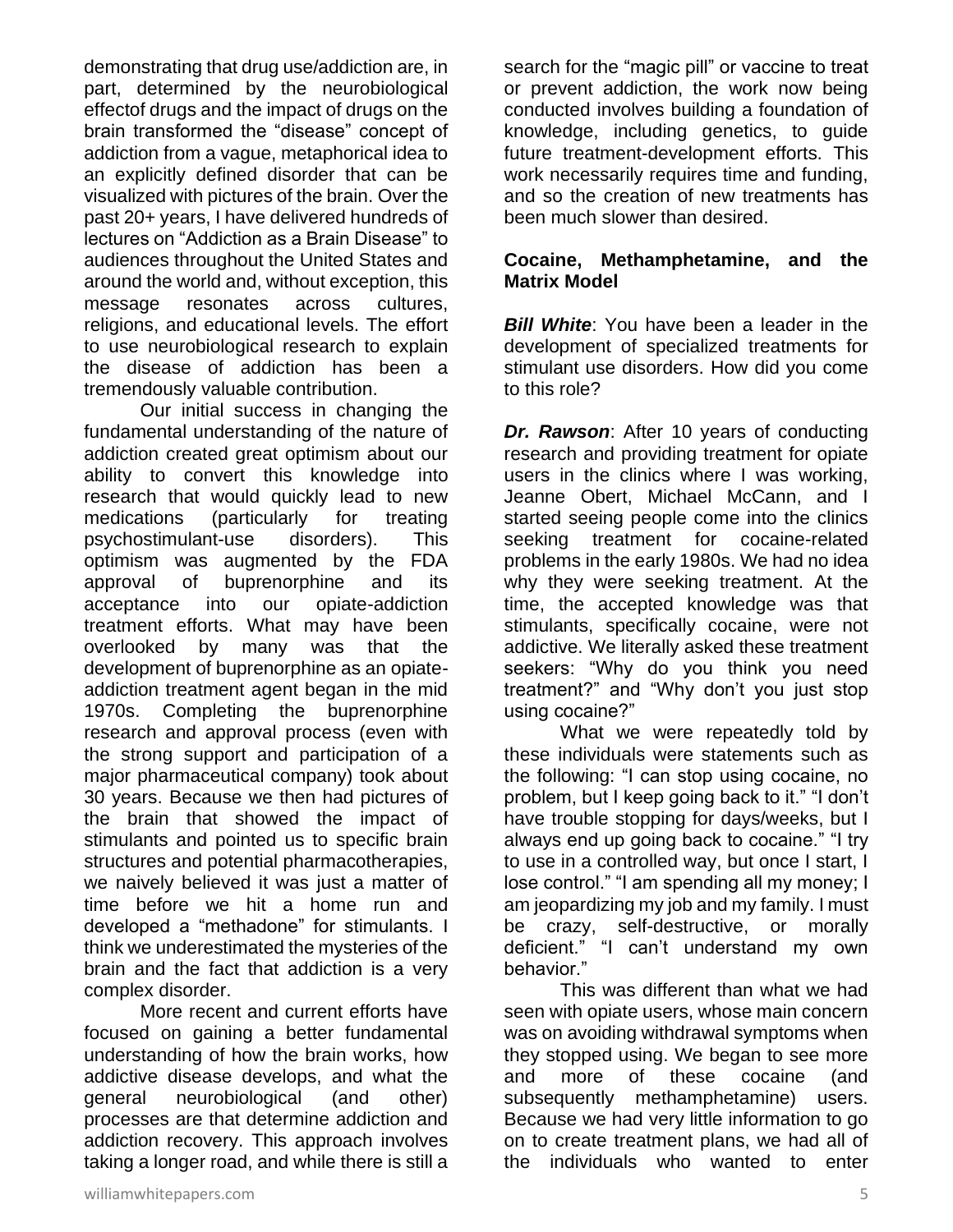treatment with us sign a consent for treatment that basically said: "We don't have an established treatment for stimulant dependence, so if you enter treatment with us, you are essentially entering a community-based research program. We will give you the best information we have to help you, but no outcomes can be promised." We felt it was important to be candid with these treatment seekers about the limited nature of the existing knowledge and the absence of information about treatment effectiveness.

As we saw these individuals over time, it became clear that there were issues that seemed to be commonly associated with ongoing stimulant use and/or relapse. As we identified these issues, we attempted to find strategies to address them. One of the first and most obvious was that there were stimuli/cues that were associated with use, and during periods of abstinence, these stimuli/cues became "triggers" for craving. Although this phenomenon of classically conditioned craving had been well established by Abraham Wikler and Chuck O'Brien, as well as others (as well as recognized by sponsors in the 12-Step program, who often cautioned new users to avoid "people, places, and things"), we had very few systematically developed strategies for helping people with these "triggers." An exception was the relapse prevention work of Alan Marlatt, who addressed the challenge of triggers and craving in his research with people struggling with alcohol use disorders. We borrowed Marlatt's ideas and began to teach patients about triggers and how to avoid them and/or cope with them.

Another issue we recognized early on was the fact that users had no idea that part of their struggle with stimulant addiction was that their drug use had, in fact, changed their brain,and that the craving, the depressed mood, the difficulty concentrating, the irritability, etc., that they were experiencing were, in part, a result of brain changes caused by their drug use. As we worked with these individuals over time, it appeared to us that recovering stimulant users went through a period of months during which they were

clearly suffering from a "brain fog" that made their life and sobriety difficult. However, from the data we collected we began to recognize that after 3–4 months of abstinence, people began to feel better and function better. We developed materials to explain this to people in treatment. Having this information seemed to provide hope and motivation. We were very pleased when, 10 years after we made these clinical observations, brain imaging data confirmed that stimulants did effect brain structure and brain chemistry. And it was very reassuring to see from this research that over time, many of the brain changes appeared to recover.

Over a period of about 5 years, we made a number of observations and then developed a set of materials for assisting treatment-seeking stimulant users with their problems. We received funding from NIDA via a Small Business Innovation Research (SBIR) grant to develop a manual and test it in a randomized clinical trial, which we did in the early 1990s, just as treatment for stimulant dependence was being developed. We called it the Matrix Model (Matrix Institute on Addictions was the nonprofit organization we established to deliver this treatment) and much of the stimulant-dependence treatment-training work in the United States and internationally has used the materials from this manual.

In addition to the work that went into the development of the Matrix Model, I began work at UCLA with a large group of researchers who were conducting work on stimulant-use disorders. I have been fortunate to have worked with a world-class set of researchers on a wide variety of topics related to stimulant use disorders—from work on the natural history of stimulant use disorders (Yih-Ing Hser, Christine E. Grella, Mary-Lynn Brecht) to cognitive and brain effects (Edythe London, Sara Simon), to medication research (Walter Ling, Steven Shoptaw, Lorie Williams, Valerie Antonini) to the impact of the stimulant epidemic on the criminal justice system (Michael Prendergast, David Farabee, Darren Urada) to the impact of stimulant use disorders on women and children (Alison Hamilton, Nena Messina) and adolescents (Rachel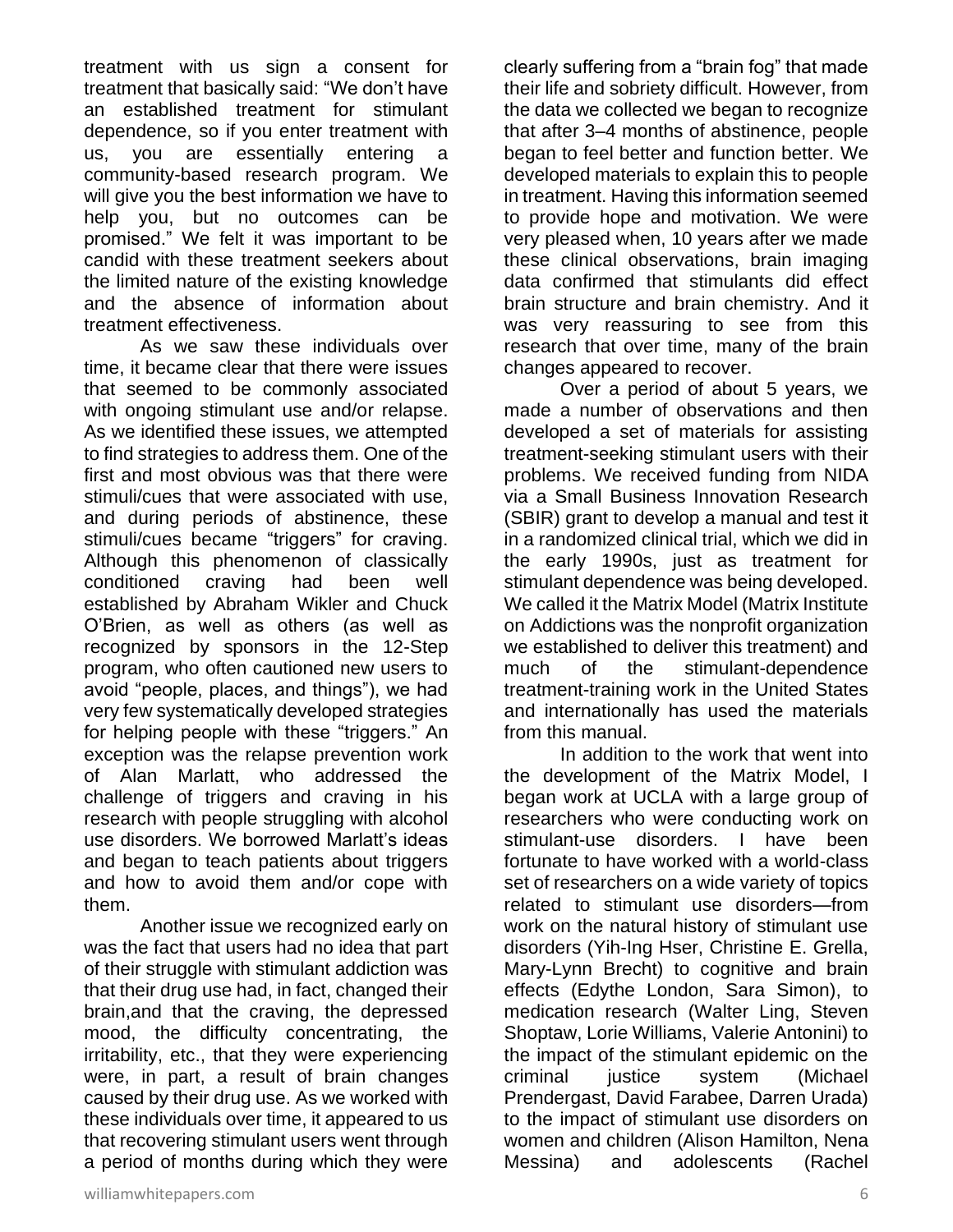Gonzales), to implications of stimulant use disorders on transmission of HIV among men who have sex with men (Steven Shoptaw, Cathy Reback), to the impact of stimulant use on sexual behavior (Ruth Sodano), to the impact of psychiatric comorbidity on treatment outcomes (Suzette Glasner-Edwards), to other behavioral treatments, including contingency management and cognitive behavioral therapy (Michael McCann, Steven Shoptaw), exercise (Larissa Mooney, Christopher Cooper, Joy Chudynski), and mindfulness (Suzette Glasner-Edwards). Further, my reputation as an expert in stimulant use disorders has been greatly enhanced by my association with extensive training efforts in stimulant use disorders by the folks at Matrix (Michael McCann, Jeanne Obert, Sam Minsky) and UCLA (Thomas Freese, Sherry Larkins, Albert Hasson, James Peck).

As a result of my collaborations with all of these people and others, I have benefitted in knowledge and friendship as we developed a body of work and expertise in areas related to stimulant use disorders.

**Bill White**: Is it your conclusion that the treatment of cocaine and methamphetamine dependence requires approaches that are substantially different than those used in the treatment of other drug dependencies?

*Dr. Rawson*: There are more similarities than differences to treating substance use disorders of all varieties. In general, drug dependencies are, in many ways, analogous to cancer. Different types of cancers have different etiologies, different treatments, and different prognoses, but all cancers have in common the pathological, uncontrolled growth of cells. Similarly, assorted forms of drug dependency have differences in etiology, treatment, and prognosis but have the commonality of loss of control of use, with serious life-threatening consequences.

I do think that there are differences in the disorders that require variations in emphasis in treatment strategies. For example, for cocaine and methamphetamine users, the issue of acute withdrawal is far less problematic than it is for those withdrawing from opiates or dangerous for those withdrawing from alcohol or benzodiazepines. However, the issue of conditioned cues or "triggers" and relapse is equally, if not more problematic, for stimulant users than it is for users of those other drugs. In addition, the issues that can trigger craving are different. For example, with stimulant users, sexual stimuli of many types are highly associated with drug use and craving. This is not so much the case for alcohol and opiate users. Further, in the treatment of individuals with opiate use disorders (and to a lesser degree with alcohol users), we have a number of very effective medications. We have zero medications with any kind of established efficacy for treating people with stimulant use disorders. So because we have no pharmacologic tools for treating people with stimulant disorders, we are more reliant on behavioral and psychosocial strategies.

*Bill White*: Could you describe the conclusions drawn from the research studies evaluating the Matrix Model

*Dr. Rawson*: In the responses above, I describe the development of the Matrix Model. We began evaluating pieces of it as we developed the overall model. In 1985, we presented a paper at the College of Problems on Drug Dependence (CPDD) annual meeting comparing outcomes of cocaine users treated with an early version of this model with treatment outcomes of stimulant users treated in a 28-day, inpatient rehab unit. We subsequently published a number of articles on data collection efforts that did not include control groups using the treatment model and several others that suggested positive outcomes.

In 1999, the Substance Abuse and Mental Health Services Administration (SAMHSA) funded a large multisite randomized controlled trial of the Matrix Model for treatment of individuals dependent upon methamphetamine that was conducted at seven sites in the western United States. Approximately 1,000 methamphetaminedependent individuals were randomly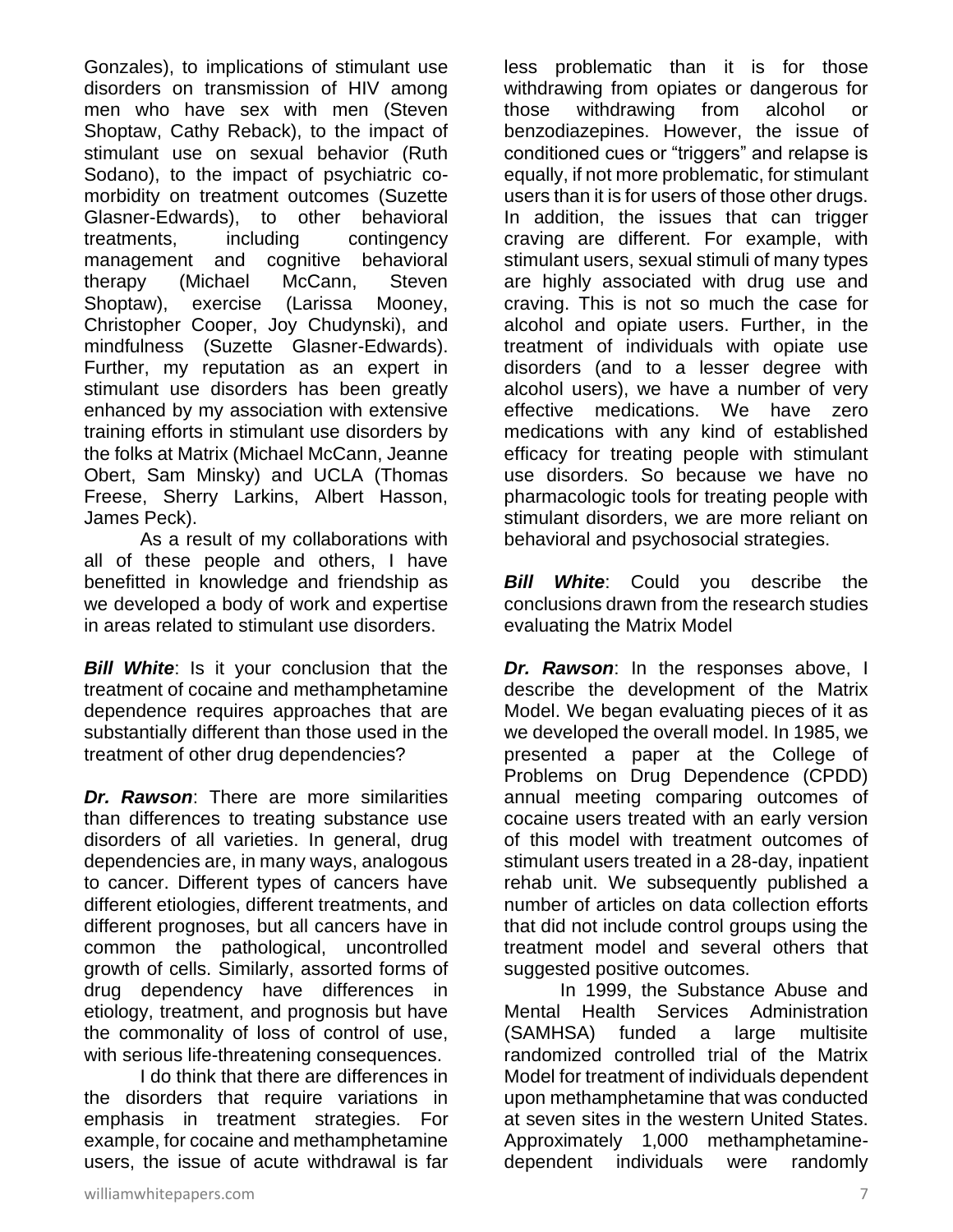assigned in each of the seven sites to either the Matrix Model or to treatment as usual. This was something of a messy study, as "treatment as usual" was a variety of things that varied greatly across sites. However, SAMHSA supported this trial, both as a study to collect data and as a way of providing treatment funding to western communities in need of treatment services.

The results of the study were published in the journal *Addiction* (Rawson et al., 2004). Results indicated that methamphetamine-dependent individuals treated with the Matrix Model were retained in treatment significantly longer, gave more drug-free urine samples, and had longer periods of sustained abstinence from methamphetamine while in treatment than those in the treatment-as-usual condition. However, the in-treatment benefits of the Matrix approach did not appear to "carry over" to the posttreatment follow-up period. There were no differences between groups at the 6-, 12-, or 36-month follow-up points. The interpretation of these findings and subsequent discussion have suggested that although the "in-treatment" results looked promising, the fact there was no sustained advantage seen for the Matrix group participants meant that there was limited importance in the "in treatment" superiority of the Matrix Model.

Another way to consider these results is to view them as we would view a medication trial. If the Matrix Model were a medication and if it produced significant reduction in drug use during its administration, but not after it was discontinued, the result would be considered an unqualified success. The standard for medications is that in order to be designated as efficacious, they only need to show superiority while the participant is taking the medication. It is not expected that after the medication is discontinued there will be a sustained effect (this is the so-called "birth control pill" reality. The medicine only works when you take it). For many, the expectations of behavioral treatments are different in that they have to produce effects that persist beyond the treatment period to be considered effective. Despite the

perceived limitation of the Matrix Model, the data collected to date on it have been sufficient to have it be included in the SAMHSA National Registry of Evidencebased Programs and Practices (NREP).

#### **State of Addiction Science**

*Bill White*: You have served in numerous board and quest editorial positions over the course of your career, spanning such journals as *NIDA Science & Practice Perspectives*, *Addiction*, *Journal of Substance Abuse Treatment*, *Journal of Psychoactive Drugs, Journal of Maintenance in the Addictions, Journal of Drug Issues*, and *Journal of Addictive Diseases*. How would you characterize the state of addiction science in 2015 and how it has evolved over your career?

*Dr. Rawson*: I think addiction science is in a period of transition. From a considerable distance at this point in my career, it seems to me that NIH has a specific agenda and is far more directive than during the years I was a more active grantee. During my years as an NIH researcher, there was great openness to investigator-initiated ideas, and there was tremendous interest in closing the gap between research and practice. That approach and emphasis appears to have faded in favor of a much more NIH-driven agenda and a desire to build information that cuts across all NIH institutes. There seems to be less emphasis in funding research that addresses practical questions that might impact today's treatment for SUDs. The emphasis seems to be on building knowledge in the areas of neurobiology and genetics to create a foundation for future treatment advancements. I understand this approach, but I do miss the days when a good idea that came from clinical observations and that addressed a question of current relevance could be funded by NIH. The new emphasis on use of "big data" to answer a wide variety of questions has tremendous potential to improve the efficiency of biomedical and behavioral research. However, I would caution that a transition period will be needed and that at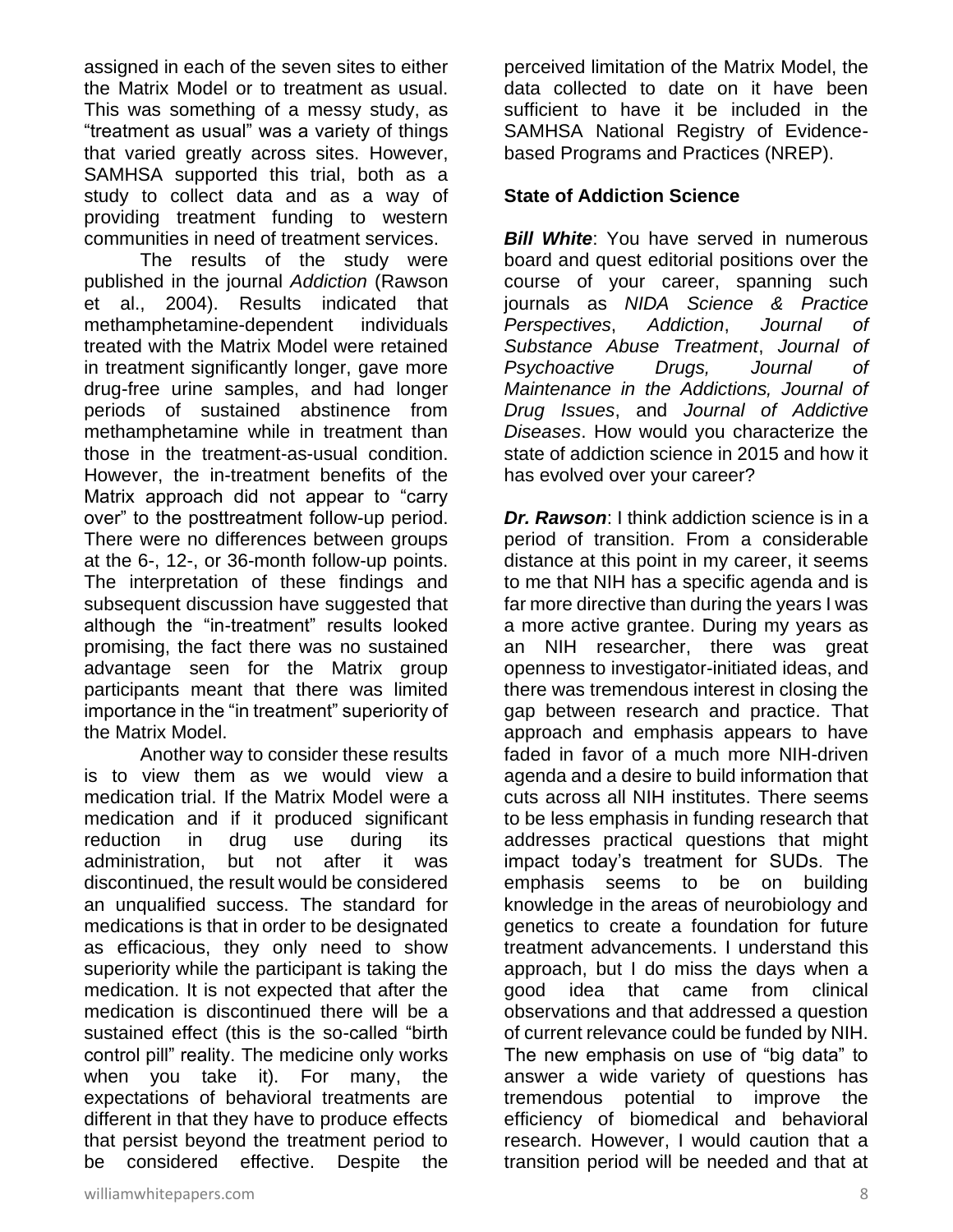present the questions that can be accurately and meaningfully addressed with big data are somewhat limited. It seems to me that as of 2016, there are many practical limitations and gaps in the data in big data systems. However, because big data is the current zeitgeist, there seems to be a rush to answer all questions using it. In some cases, I fear there is an "Emperor's New Clothes" attitude toward the limitation of the meaningfulness of these data. There seems to be an attitude of "Ready, fire, aim" surrounding some of the research being touted with this new and very promising (in the future) approach.

**Bill White:** How effectively have we integrated the findings of addiction research into frontline service practices in addiction treatment?

*Dr. Rawson*: It has been a very, very long and frustrating process. I think at long last, we have been seeing progress in the past 5 to 10 years. The first and most important step was the establishment of the Addiction Technology Transfer Centers (ATTCs) and the Treatment Improvement Protocols (TIPs) and Technical Assistance Publications Series (TAPS). These centers and documents made a difference by giving clinicians useable information and tools to use in treatment. For a long time, the only document used with any regularity in the treatment of alcohol or drug dependence was the Big Book of Alcoholic Anonymous. And while this approach was remarkably valuable for many people, there were many for whom it was not useful (or adequate). However, I think the training and educational efforts that have been led by the ATTCs have made a gradual impact. It seems to me that some version or some aspects of motivational interviewing and/or motivational enhancement therapy are now routinely used. The use of these approaches as the foundation for interacting with patients in treatment is a major advancement over the longstanding use of abusive and confrontational approaches. In addition, behavioral strategies such as cognitive behavioral therapy (CBT) and contingency management are now widely used, and psychoeducational programs are far more likely to provide patients and families with accurate and evidence-based information about addiction and related issues, including infectious diseases.

The Affordable Care Act has really shaken things up. Increasingly, specialty care providers are now seeing primary care providers learning how to prescribe Suboxone and conduct screening, brief intervention, and referral to treatment (SBIRT) in general medical practices, and it is becoming apparent that specialty care has to develop and use effective approaches in order to stay relevant. However, the bottom line is that more care is being provided in more places to more people. And I think an increasing amount of this care reflects an awareness of the science of addiction. Further, because care for SUDs is being provided in medical settings, there is an increasing acceptance of the need for a diversity of approaches and a diversity in acceptable treatment goals. The days when "abstinence from all drugs and alcohol" was the only acceptable goal for SUD care are fading in the rear view mirror. The recognition that "harm reduction," including the use of naloxone for overdose prevention, is a critically important concept is long overdue in the United States. The aversion to this approach, as well as an outright ban of the term by the U.S. government until recently, has been a major limitation of SUD efforts in the United States. It is a real relief to see that era of stupidity come to a close.

*Bill White*: What do you see as the most promising frontiers of addiction research?

*Dr. Rawson*: I understand that the areas of neurobiology, genetics, and big data are areas of major emphasis for the future, and I believe these areas will help build important knowledge. I am interested in new types of interventions for addiction. I think research on physical exercise, mindfulness, yoga, and other wellness-oriented approaches fits well with the concept of people becoming more responsible for their own health and their own recovery. Our approaches to addiction have been limited to (1) have people sit in a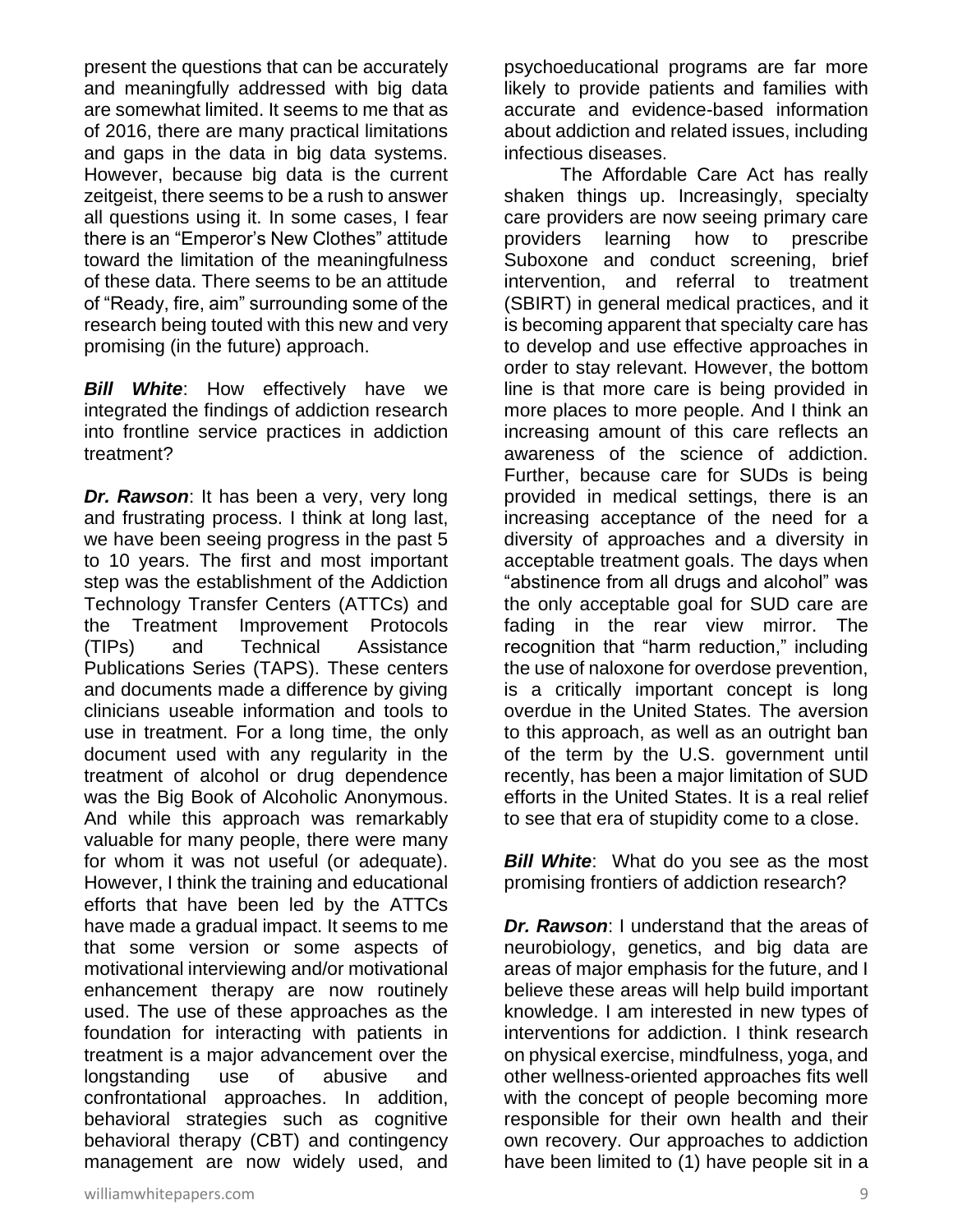therapy session or in a circle for some kind of therapy or fellowship support, (2) give people a medicine, or (3) do a combination of (1) and (2). I also like the idea of "patientcentered" research and treatment. I think our approach to addiction care has been, for the most part, paternalistic and developed with very little systematic input from the patient population. We experts have set the goals for treatment, decided what treatment should be, how patients should behave, and historically, if patients don't respond the way the we dictate, we say they are resistant to treatment. I like that patient-centered research and treatment puts the patient at the center of treatment decision-making.

*Bill White*: Do you see efforts to extend acute care models of addiction treatment to models of sustained recovery management to be a positive development within the field?

*Dr. Rawson*: Yes, I think for people with long-term chronic SUDs, this is a very important development, and the concept begins to address the reality of the need for many people to have long-term recovery support. I do think there is a risk that everyone, no matter how severe their SUD is, will now be told they have a chronic illness that needs long-term, lifetime recovery support. I think for young people, in particular, this message may be inaccurate and may actually be a deterrent to treatment for some people. The SUD treatment system in the United States does not have a good track record of individualizing care to meet the needs of specific individuals. I hope that as we develop the concept of long-term recovery support, it will be available to all patients who find it acceptable and useful, but not made mandatory for all patients without regard to specific patient needs and preferences.

**Bill White:** You recently reviewed the implementation of peer-based addiction recovery support services in the State of California. Do you see this trend as an important development within the history of addiction treatment?

*Dr. Rawson*: California has a long history of strong recovery support. In the past decade there have been some innovative models and methods for expanding the availability and diversity of recovery support.

*Bill White:* What do you think are the most important next steps in improving the quality of addiction treatment in the United States?

*Dr. Rawson*: Such steps would include: (1) Expanding access to care, by increasing the awareness of SUDs across the healthcare system, (2) Improving the required knowledge and training of the behavioral health workforce, including far more integrated training of SUD, mental health, and public health workers, so that common co-morbid medical and mental health disorders with SUD can be addressed in an integrated manner, (3) Increased implementation of evidence-based treatments, including medications (including naloxone for overdose prevention), and (4) Continued development of medications, especially medications for stimulant use disorders and extended-release preparations of medications such as methadone and buprenorphine.

#### **International Work**

**Bill White:** You have consulted extensively with other countries on the development and improvement of systems of addiction treatment. Could you describe the span of these activities and how those opportunities developed?

*Dr. Rawson*: The international work I have been involved in has been incredibly rewarding to me and has allowed me to make many close friends and learn about many societies, their health systems, and the nature and extent of their substance use problems. My work started in the Middle East. I was asked to travel to Israel to help organize a meeting with the Israelis and Palestinians to discuss the drug use situation in their societies. This was soon after the signing of the Oslo Accords, when there was optimism in the region about the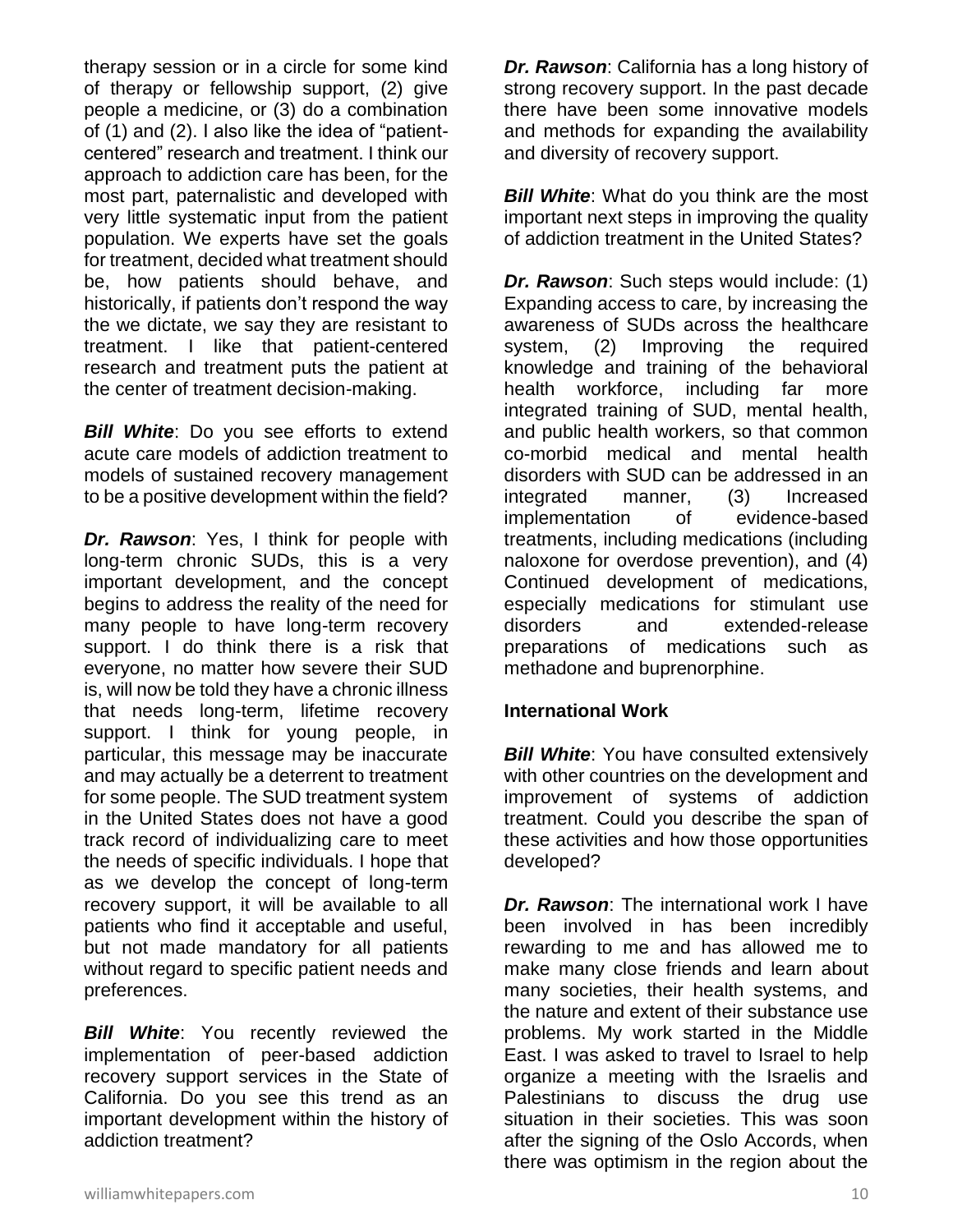possibility of peace and a "two state solution." We had numerous meetings and training sessions and developed a plan for cooperative service development and research. Unfortunately, just as we were about to implement these plans, the 2001 intifada began and the situation between the Palestinians and Israelis has been in various stages of conflict ever since. However, my Israeli (Richard Isralowitz) and Palestinian (Mohamed Afifi) colleagues have been remarkable in that they have continued their efforts to develop joint research and training projects throughout the past 15 years, despite the lack of cooperation between their governments. Just last year at the CPDD annual meeting, they were given awards by NIDA for their continuing efforts to work on substance use issues and build a cooperative research effort in that area.

With this introduction to the region, our UCLA group was able to build a similar relationship with a group in Egypt at Cairo University, led by Tarek Abdul Gawad. The work in Egypt has become a major effort over the past 12 years, including several major training efforts in Cairo for the United Nations and a project where we brought teams of Palestinian and Iraqi health professionals to Cairo for training in addiction. We now have an NIH Fogarty Center training grant between Cairo University and UCLA to train young Egyptian addiction psychiatry researchers. We have had many young Egyptian psychiatrists come to UCLA as part of this program and as part of the Humphrey Fellowship Program.

As a result of this very productive relationship with our colleagues at Cairo University, our UCLA group has been introduced to addiction professionals throughout the Middle East region. Consequently, we have had the opportunity to work with the National Rehabilitation Center in Abu Dhabi, United Arab Emirates, with the Skoun and Marsa centers in Beirut, Lebanon, and with the governmental treatment centers in Oman and Qatar. My UCLA colleagues and I have conducted an extensive amount of addiction training in the Kingdom of Saudi Arabia (KSA), and as a

result of our relationship and friendship with Dr. Abdullah Sharkey, we have been involved in advising and helping with the establishment of the Substance Abuse Research Center (SARC) at Jazan University, Jazan, Saudi Arabia. Additionally, we now host visiting scholars from KSA who come to UCLA for 12-month stays to learn current clinical practices and develop addiction research agendas for their work in KSA. We have now had about 15 of these young psychiatrists who will be the leaders of addiction treatment in the future.

In 2004, I had the opportunity to meet with Dr. Solomon Rataemane, a leading addiction psychiatrist in the Republic of South Africa (RSA). My colleague Donnie Watson and I went to South Africa and developed a 5-year NIDA grant with Solly and his colleagues to test several methods of training for psychologists, social workers, and counselors in the use of CBT as a treatment strategy in 36 treatment clinics throughout RSA. Our trips to RSA allowed us to meet many of the leaders of the SUD treatment system and many of the clinicians working in treatment settings.

Beginning in 2011, we conducted a training program with a team from Baghdad University School of Medicine, in Baghdad, Iraq, led by Salih Hasnawi and Nesif Al Diwan, with support from the U.S. State Department. We conducted training with a team of MDs and social workers in the United States, as well as during extended training visits to Cairo and Beirut. We also helped organize with our Iraqi colleagues the first Epidemiological Workgroup meeting in Baghdad in 2012. This project was followed by our partnership with Iraqi colleagues in conducting the first national survey on drug use in Iraq. This survey was conducted in 2014 at the time ISIS/Daesh was emerging in Iraq. Despite extreme conditions, we were able to conduct training for the surveyors in Erbil (the Kurdish part of Iraq), and the surveyors were able to carry out the household survey with over 3,500 participants. This survey has been presented to the Iraq government and is now being prepared for publication.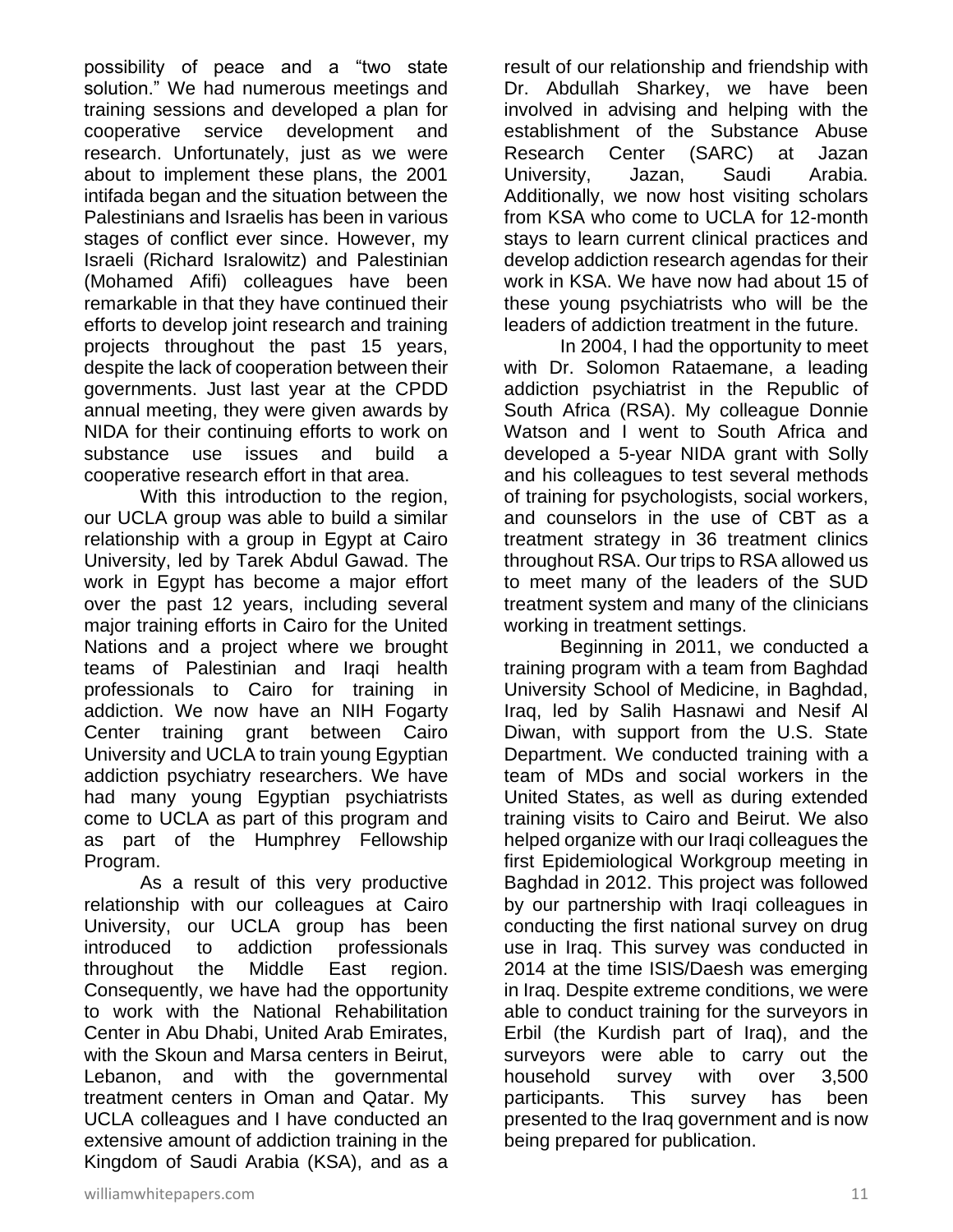In 2007, our UCLA group, led by Darren Urada, applied for and received funding from the U.S. Institute of Peace (IoP) to hold a regional conference on addiction treatment systems in Istanbul, Turkey. Using the IoP money as a starting point, we were able to get additional funds from the World Health Organization (WHO), United Nations Office of Drugs and Crime (UNODC), NIDA, and SAMHSA to make this a large 3-day meeting with representatives from 23 countries in the Middle East, Africa, and Europe. This meeting was intended to educate individuals from these areas on the various models for delivery of SUD services and help them consider steps that could be taken in their countries. But the overarching purpose of the meeting was to bring together professionals from countries across the region. We had representatives from Iraq, Iran, Israel, Palestine, and many other countries whose governments do not interact. This was an event that created longlasting relationships and partnerships. For myself, this meeting allowed me to be introduced to leaders of WHO and UNODC. The WHO introductions have led to opportunities to serve as a WHO consultant to the governments of Oman, Egypt, and Iran on their addiction systems and an invitation to be part of the advisory group on the development of the WHO Mental Health Guidelines (mhGAP).

My introduction to the representatives from the UNODC led to our involvement in the Treatnet program. Treatnet is a program initiated by Dr. Juana Tomás-Roselló, who led the UNODC efforts to establish a worldwide network of addiction training centers. Our UCLA group led an international consortium of 10 universities in the development of a comprehensive training package to provide foundational training in addiction treatment that could be used by professionals around the world. A very large and labor-intensive effort was made to create and refine these materials for translation into the five UN languages. The materials, while now somewhat dated and in need of revision and updating, are still being used around the world. In addition to development of the materials, the UCLA

group was involved in training the first generation of 40 Treatnet trainers to use the materials and subsequently to train the first group of trainers of trainers for dissemination of these training materials. This was a wonderful effort, and it is great to see the ongoing impact of this work.

On an entirely different track, in the late 1990s, my colleagues at Matrix Institute and I were asked by the U.S. Embassy in Bangkok, Thailand, to train a group of Thai doctors and social workers in the use of outpatient treatment materials for treating methamphetamine users. Subsequently, we were invited by SAMHSA to travel to Vietnam to work with funds from the President's Emergency Plan AIDS Relief (PEPFAR) to establish Vietnam HIV-Addiction Technology Transfer Centers (VH-ATTCs) at Hanoi Medical University and the University of Pharmacy and Medicine in Ho Chi Minh City, Vietnam. This work, conducted with guidance from Kevin Mulvey and in collaboration with Le Minh Giang has produced valuable training resources for building the Vietnam addiction treatment system. This work is still underway, led by Sherry Larkins.

All of this international work has been incredibly interesting and rewarding. I have learned far more than I have contributed. I have become friends with many of the people I have worked with and continue to consider them some of my closest friends. Many of them are working in challenging political and social environments and many have limited resources. However, the common thread is a tremendous commitment to the people of their societies and an extraordinary thirst for knowledge. I have been struck by how much respect for scientifically supported information there is around the world and the extent to which much of that knowledge has been created in the United States. I think we should be proud of our leadership in creating knowledge about SUDs and effective treatments for SUDs. Paradoxically, I sometime marvel at the fact that in many of the international locations where I have worked the uptake of evidence-based practices (EBPs) has been done quickly, and the services developed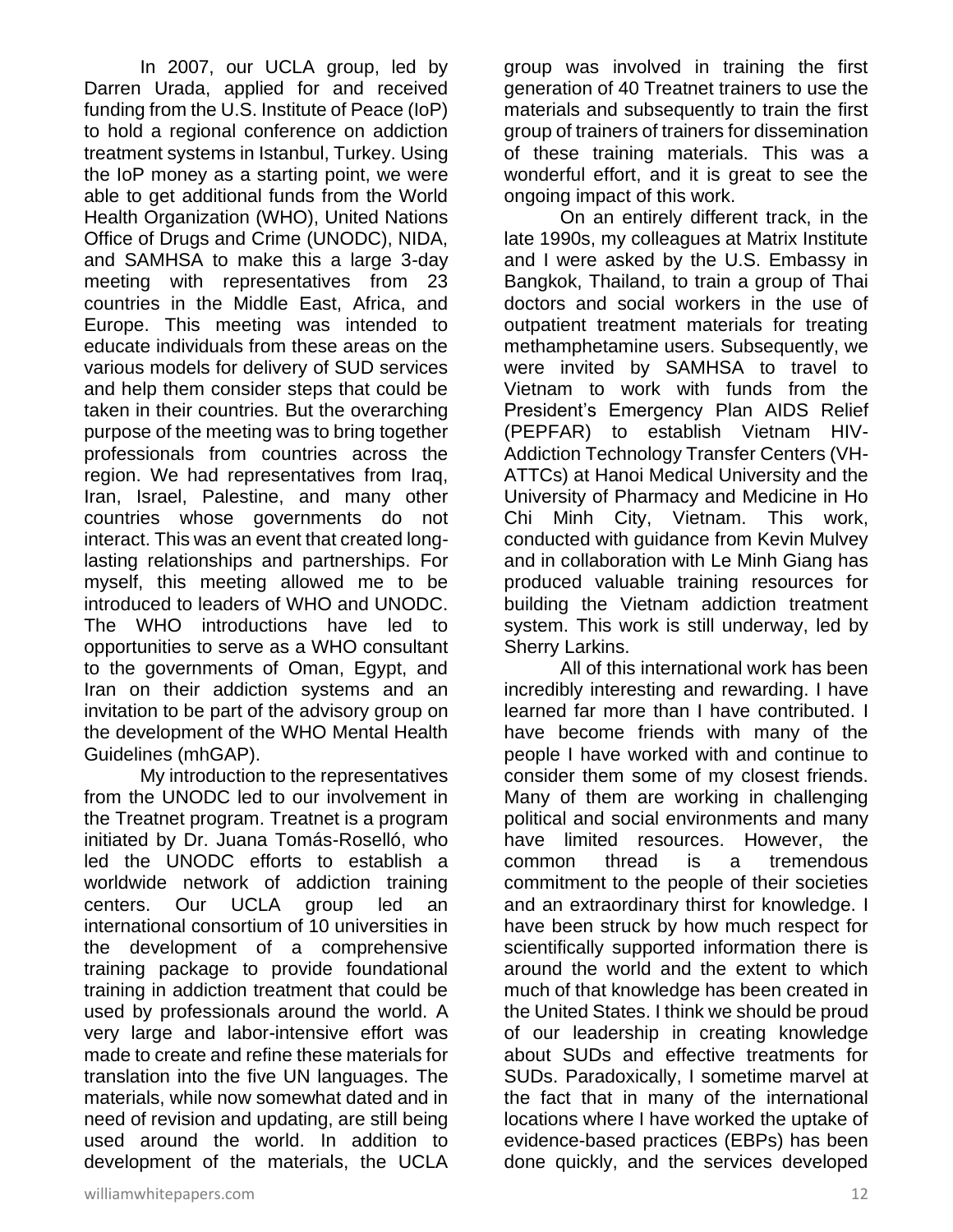make extensive use of these EBPs as the foundation of their evolving treatment systems. In the United States, on the other hand, we have spent decades fighting ideological battles about whose views are "right." Unfortunately, these arguments have slowed the application of EBPs and have resulted in an addiction workforce that is far less well educated in EBPs than in many of these newly developing systems. Hopefully, as discussed above, as a result of the Affordable Care Act and ATTC training efforts, that is improving in the United States.

**Bill White:** Is there a "big picture" that has emerged about the development and resolution of drug-related problems that has arisen from this work in so many countries and in such diverse contexts?

*Dr. Rawson*: I have been struck by two major "big picture" themes as I have traveled and talked and worked with people on the development of their treatment system for SUDs. First, it is remarkable how clearly many people outside the United States recognize SUDs as health problems and not as criminal justice issues. The U.S. "War on Drugs" and massive incarceration of addicted people (primarily young men of color) is recognized by most leaders in most parts of the world as the example of how not to address SUDs in their country. Until the recent Obama administration policy changes, WHO leaders have viewed the U.S. approach as very backward and regressive. Despite the fact that we have produced much, if not most, of the scientific knowledge about the nature and treatment of SUDs, the U.S. policy of criminalizing people who struggle with SUDs has been viewed by much of the world as absurd and a shameful aspect of our society.

The other major theme I have experienced is the reality that most other societies recognize SUDs as life-threatening illnesses that cause overdose deaths and transmission of infectious disease, including HIV (especially from injection drug use). As a result of this perspective, other societies appear to prioritize strategies that save lives and reduce the severe health consequences

of SUDs. The fact that in the United States, as mentioned above, the term "harm reduction" was verboten until recently, was, upon reflection, an extraordinary and bizarre development. That the U.S. government felt it was necessary to ban the use of this term (and therefore delayed the implementation of many useful strategies, such as needle distribution and naloxone distribution) because these strategies somehow "encouraged" or "permitted" drug use is mind boggling. The Obama administration deserves credit (however belated) for addressing this issue and moving things in a positive direction, so that the United States can "catch up" with the rest of the world.

*Bill White:* Are there lessons we could learn here in the United States from the experience of the countries with whom you have consulted?

*Dr. Rawson*: I think I addressed that above.

## **Personal Legacy**

*Bill White:* What aspects of your work in this field over the past four decades have been most personally fulfilling?

*Dr. Rawson***:** When I think back to my first experience at an addiction treatment program ("The Family" at Camarillo State Hospital), where people were degraded by shaving their heads (a shaved head was not cool in 1974), having them wear selfdisparaging signs, having them dress in pajamas, and yelling at them in abusive group "therapy" sessions, and I contrast that now to visiting a primary care clinic in Vermont, where patients sit in a general medical practice waiting room and are treated like other medical patients as they receive their assessment, medication, and counseling—I think amazing progress has been made. We have a ways to go to continue the mainstreaming of addiction care, but things are moving in the right direction.

Similarly, in 1974, there were the beginnings of a core group of researchers at top universities, and addiction science got a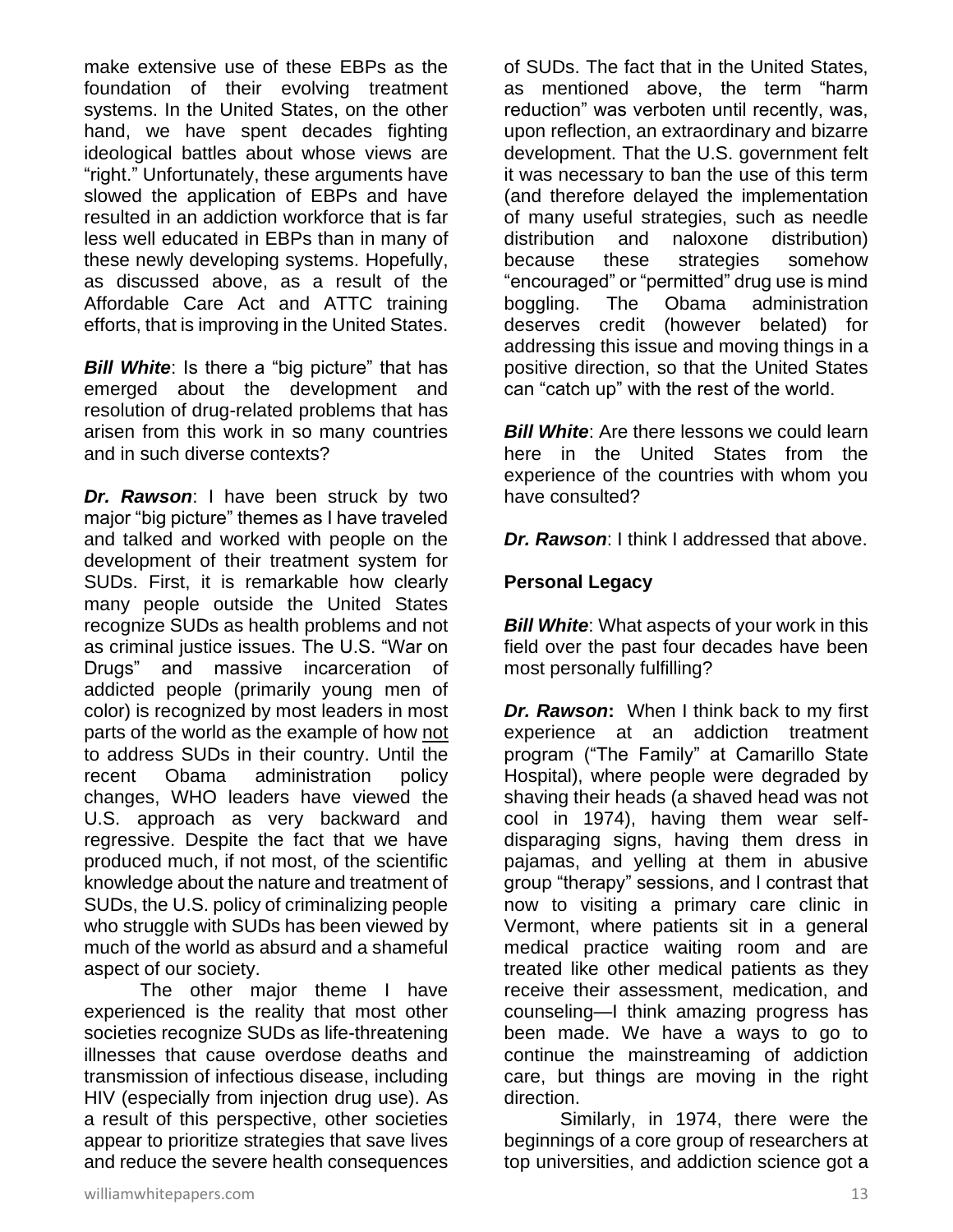great start with the establishment of NIDA and NIAAA. However, for clinicians/practitioners it was different. In order to be a counselor or physician in a treatment facility it was considered necessary to have a personal history in alcoholism/addiction. And in most cases, this personal history of alcoholism and/or addiction and hopefully (but not necessarily) a personal history of recovery was considered all the training needed to qualify you as an expert in treating people with alcohol and/or drug dependence. Further, very few MDs, psychologists, and social workers who were not in recovery viewed treatment of SUDs as a "respectable" career. This has changed. The American Society of Addiction Medicine (ASAM), American Academy of Addiction Psychiatry (AAAP), International Society of Addiction Medicine (ISAM), and credentialing efforts with counselors have created a workforce that is becoming comparable to that of other areas of healthcare. It is a very positive experience to go to current conferences and training sessions and hear high level information being shared with bright young clinicians/practitioners who ask excellent questions and are prepared to deliver high quality, compassionate, evidence-based treatment.

*Bill White***:** What do you hope will be the most important legacy you leave the field?

*Dr. Rawson***:** When we sit down and talk to any individual who is struggling with drug and alcohol, we have no way of knowing if they are "ready" for recovery. So we always have to give our best effort to every patient, just as we would if they were one of our family members.

Work hard, stay open to new ideas and new evidence, be kind, and remain hopeful.

**Bill White:** What advice or guidance would you offer a young psychologist today considering a career in addiction-related research?

*Dr. Rawson*: It's a great career. Lots of wonderful people and a chance to really make a difference.

**Acknowledgment**: Support for this interview series is provided by the Great Lakes Addiction Technology Transfer Center (ATTC) through a cooperative agreement from the Substance Abuse and Mental Health Services Administration (SAMHSA) Center for Substance Abuse Treatment (CSAT). The opinions expressed herein are the view of the authors and do not reflect the official position of the Department of Health and Human Services (DHHS), SAMHSA, or CSAT.

#### **Appendix**

## **Selected Reading**

#### Books

Roll, J., Rawson, R.A, Shoptaw, S., & Ling, W. (Eds.) (2009). *Methamphetamine addiction: From basic science to treatment*. New York: Guilford Press.

Rawson, R.A. (2006). *Methamphetamine: New knowledge, new treatments*. Center City, MN: Hazelden.

Rawson, R.A. (1998). *Treatment of stimulant abuse.* CSAT: TIP #33. (Chair, CSAT Consensus panel). Rockville, MD: DHHS.

#### Articles of Particular Interest for Addiction **Counselors**

Urada, D., Teruya, C., Gelberg, L., & Rawson, R. (2014). Integration of substance use disorder services with primary care: Health center surveys and qualitative interviews. *Substance Abuse Treatment, Prevention, and Policy, 9*(1), 15. doi:10.1186/1747-597X-9-15

Rawson, R.A., Rieckmann, T., & Gust, S.W. (2014). Addiction science: A rationale and tools for a public health response to drug